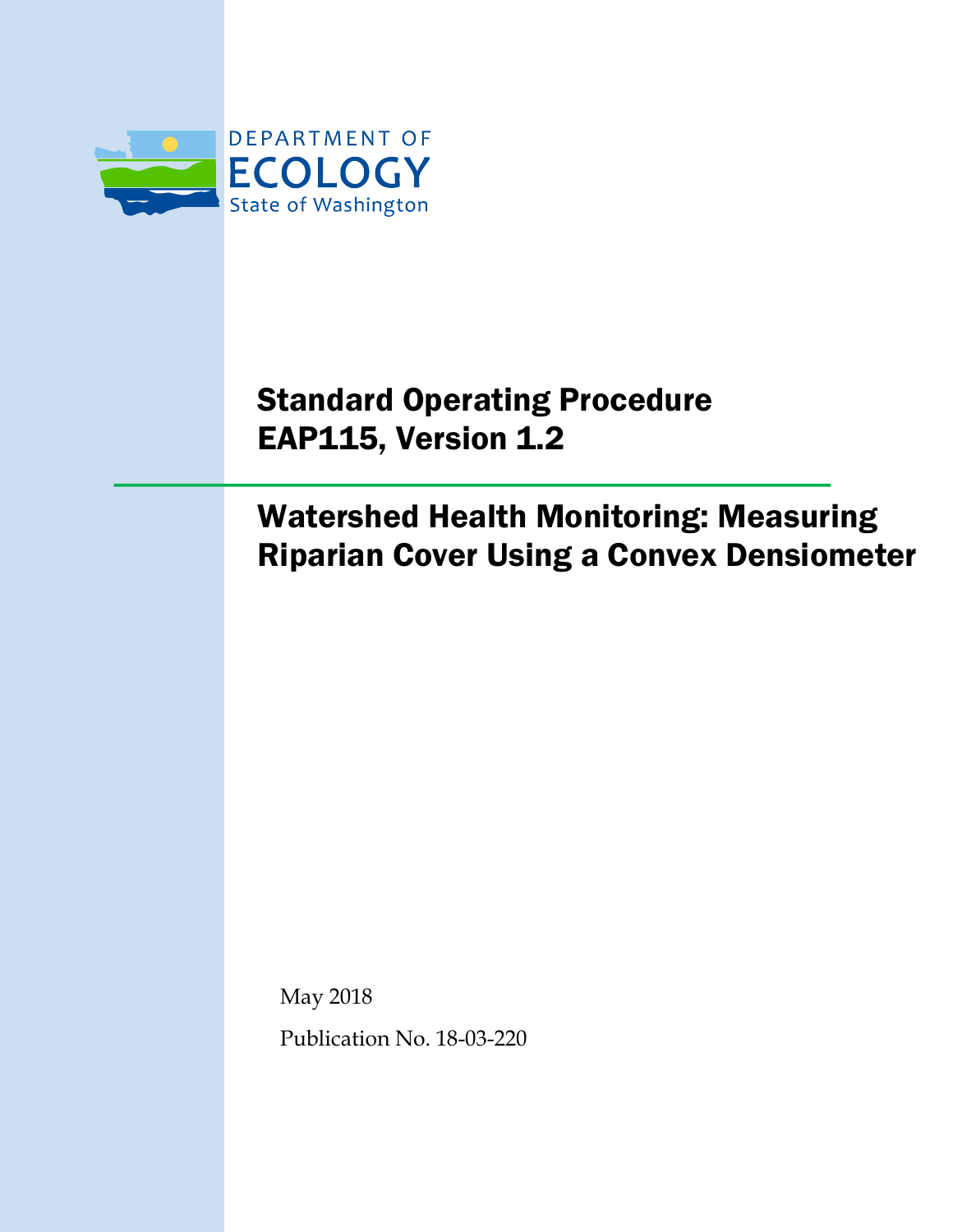## **Purpose of this document**

The Washington State Department of Ecology develops Standard Operating Procedures (SOPs) to document agency practices related to sampling, field and laboratory analysis, and other aspects of the agency's technical operations.

## **Publication information**

This SOP is available on the Department of Ecology's website at <https://fortress.wa.gov/ecy/publications/SummaryPages/1803220.html>

Ecology's Activity Tracker Code for this SOP is 18-043.

## **Contact information**

For more information contact:

Communications Consultant Environmental Assessment Program P.O. Box 47600, Olympia, WA 98504-7600 Phone: 360-407-7680

Washington State Department of Ecology – [https://ecology.wa.gov](https://ecology.wa.gov/)

| Location of Ecology Office          | Phone        |
|-------------------------------------|--------------|
| Headquarters, Lacey                 | 360-407-6000 |
| Northwest Regional Office, Bellevue | 425-649-7000 |
| Southwest Regional Office, Lacey    | 360-407-6300 |
| Central Regional Office, Union Gap  | 509-575-2490 |
| Eastern Regional Office, Spokane    | 509-329-3400 |

*Any use of product or firm names in this publication is for descriptive purposes only and does not imply endorsement by the author or the Department of Ecology.*

*Accommodation Requests: To request ADA accommodation including materials in a format for the visually impaired, call Ecology at 360-407-6764. People with impaired hearing may call Washington Relay Service at 711. People with speech disability may call TTY at 877-833-6341.*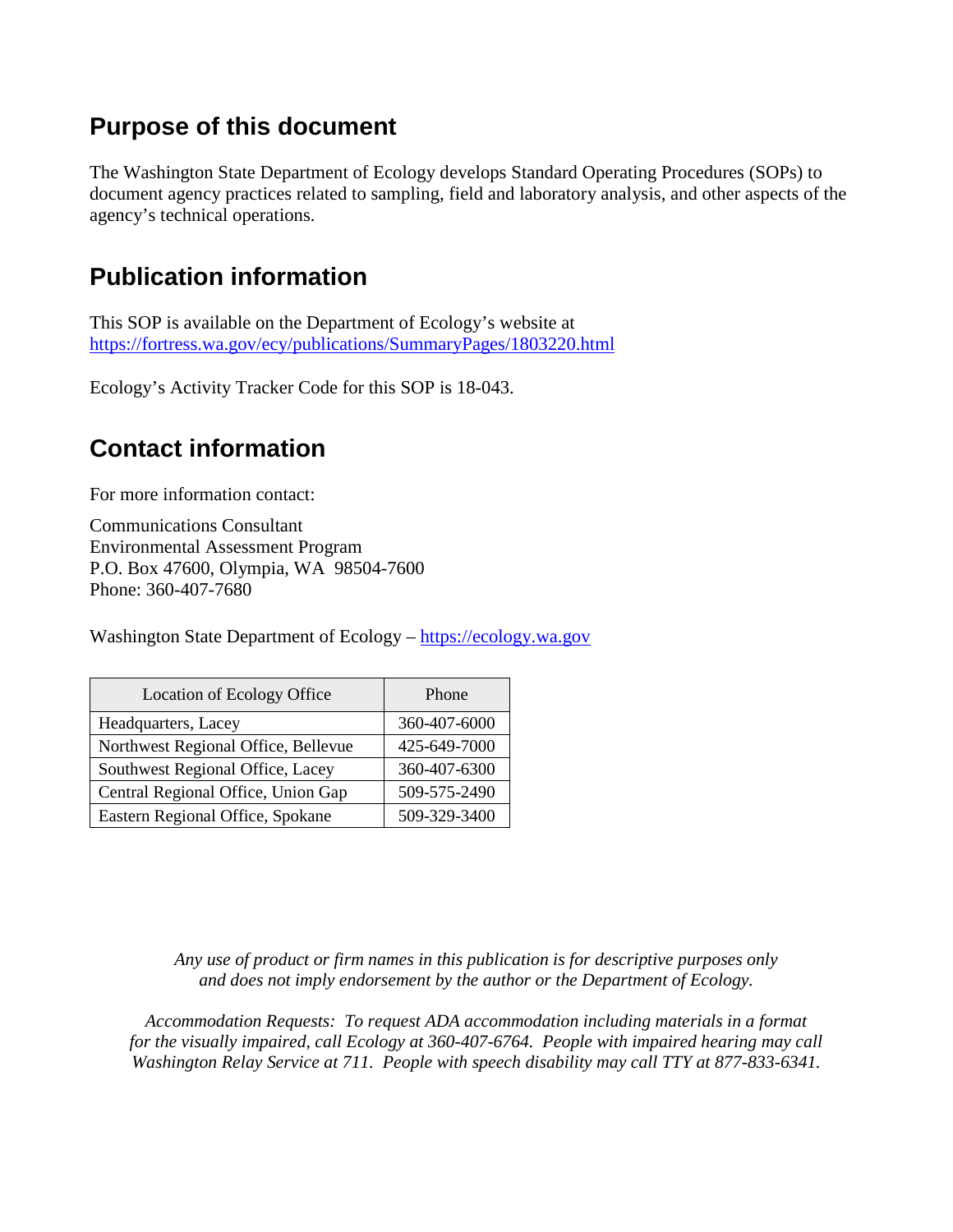Washington State Department of Ecology

Environmental Assessment Program

Watershed Health Monitoring: Standard Operating Procedures for Measuring Riparian Cover Using a Convex Densiometer

Version 1.2

Author - Chris Hartman Date -

Reviewers - Welles Bretherton, George Onwumere, Glenn Merritt and Meghan Rosewood-Thurman Date -

QA Approval - William R. Kammin, Ecology Quality Assurance Officer Date -

EAP115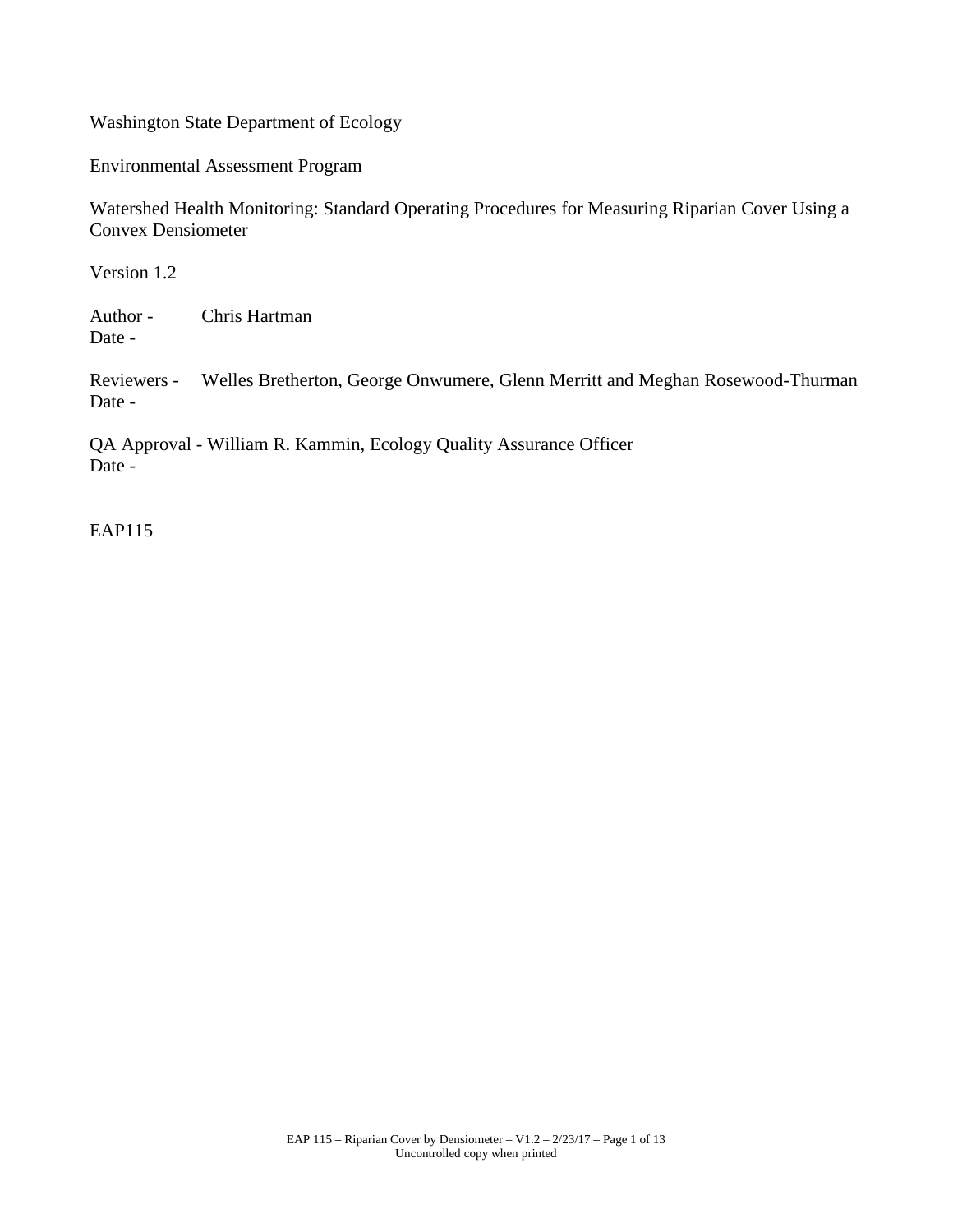*Please note that the Washington State Department of Ecology's Standard Operating Procedures (SOPs) are adapted from published methods, or developed by in-house technical and administrative experts. Their primary purpose is for internal Ecology use, although sampling and administrative SOPs may have a wider utility. Our SOPs do not supplant official published methods. Distribution of these SOPs does not constitute an endorsement of a particular procedure or method.*

*Any reference to specific equipment, manufacturer, or supplies is for descriptive purposes only and does not constitute an endorsement of a particular product or service by the author or by the Department of Ecology.*

*Although Ecology follows the SOP in most instances, there may be instances in which the Ecology uses an alternative methodology, procedure, or process.*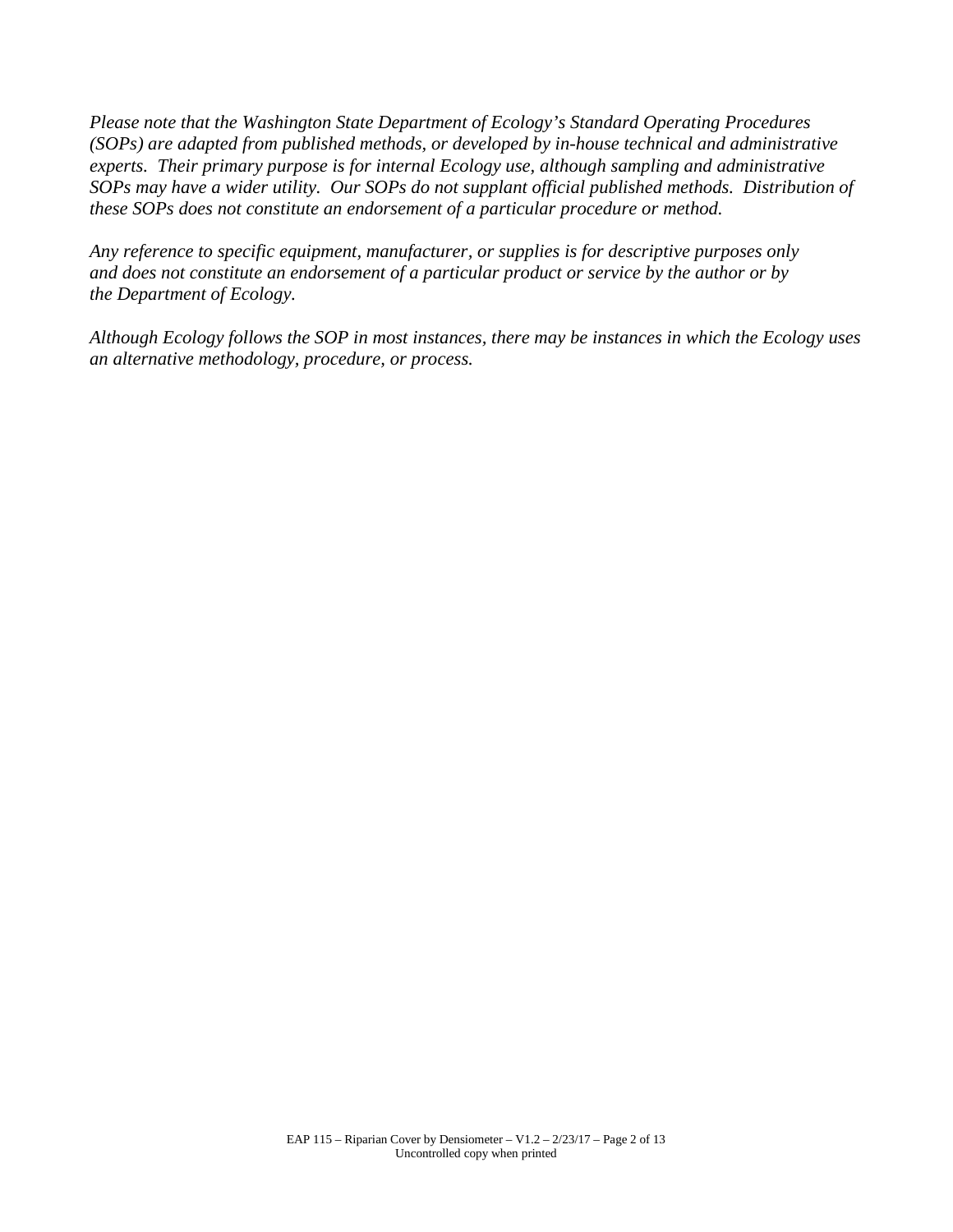### SOP Revision History

| <b>Revision Date</b> | <b>Rev</b> | <b>Summary of changes</b>             | <b>Sections</b> | Reviews)             |
|----------------------|------------|---------------------------------------|-----------------|----------------------|
|                      | number     |                                       |                 |                      |
| 2/21/17              | 1.1        | Title, footers, general formatting,   | All             | Meghan               |
|                      |            | updated glossary terms, updated       |                 | Rosewood-            |
|                      |            | references                            |                 | Thurman              |
| 2/23/2017            | 1.2        | cites Merritt, 2017 & Hartman, 2017   | 2.1             | <b>Glenn Merritt</b> |
|                      |            | (Merritt, 2015) becomes (Hartman      | 3.5             |                      |
|                      |            | 2017: see Table 1)                    |                 |                      |
|                      |            | "Index Station:" duplicate removed    | 3.8             |                      |
|                      |            | "and most-frequently longer than 500  | 3.16            |                      |
|                      |            | $m$ "                                 |                 |                      |
|                      |            | Added reference to SOP EAP105         | 6.1             |                      |
|                      |            | Edited Figure 3 caption               |                 |                      |
|                      |            | Edited figure 4 caption               |                 |                      |
|                      |            | Reference Hartman rather than Merritt | 6.3.1           |                      |
|                      |            | Cited EAP105 = Hartman, $2017$        | 10.5            |                      |
|                      |            | <b>Updated link</b>                   | 10.12           |                      |
|                      |            |                                       |                 |                      |
|                      |            |                                       |                 |                      |
|                      |            |                                       |                 |                      |
|                      |            |                                       |                 |                      |
|                      |            |                                       |                 |                      |
|                      |            |                                       |                 |                      |
|                      |            |                                       |                 |                      |
|                      |            |                                       |                 |                      |
|                      |            |                                       |                 |                      |
|                      |            |                                       |                 |                      |
|                      |            |                                       |                 |                      |
|                      |            |                                       |                 |                      |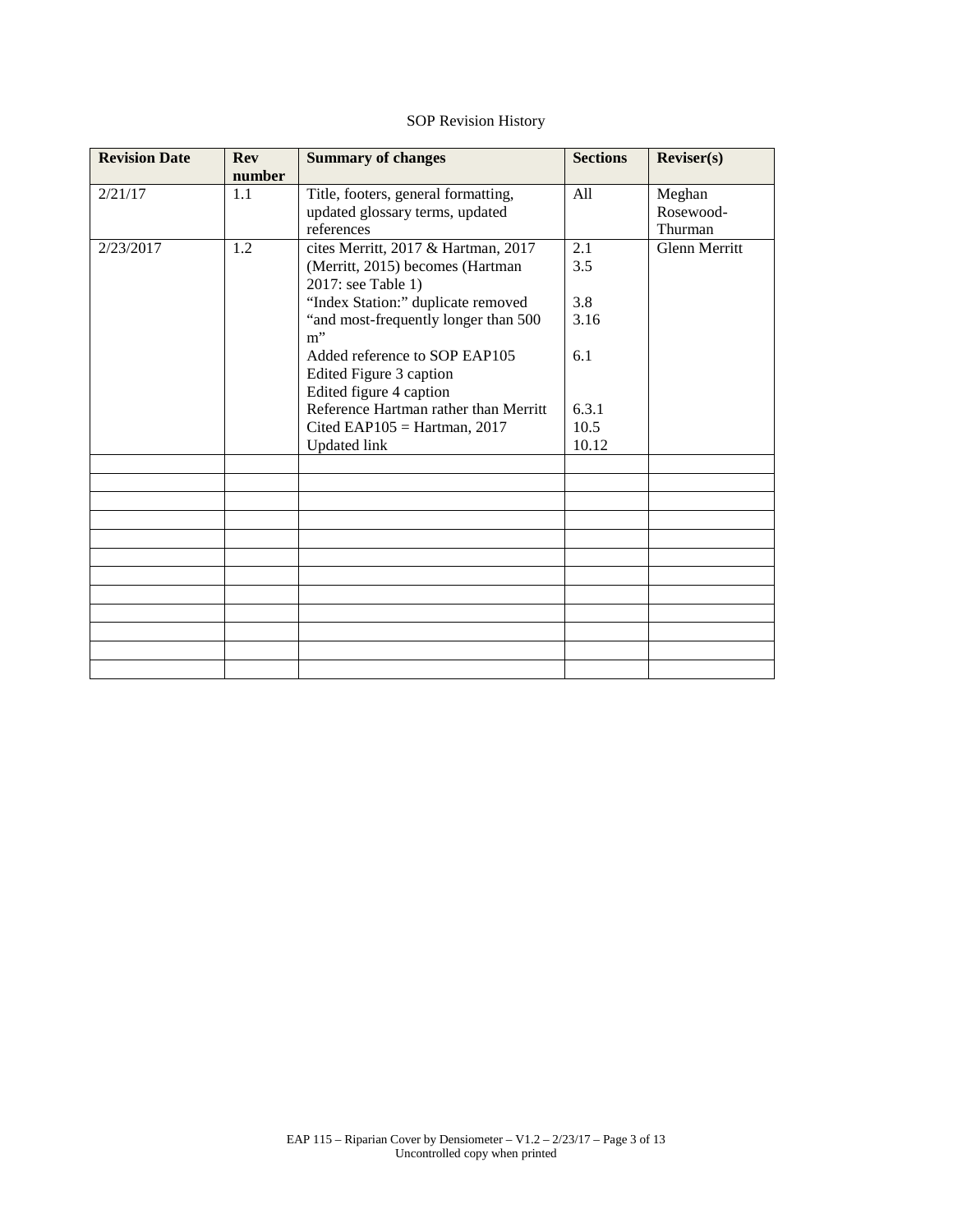### Environmental Assessment Program

Watershed Health Monitoring: Standard Operating Procedures for Measuring Riparian Cover Using a Convex Densiometer

#### 1.0 **Purpose and Scope**

 $1.1$ This document is the Environmental Assessment Program (EAP) Standard Operating Procedure (SOP) for measuring riparian, shade-producing cover using a convex densiometer during a Data Collection Event (DCE) for the Watershed Health Monitoring (WHM) program or related studies. It applies to DCEs performed using either the WHM Narrow Protocol or the WHM Wide Protocol.

#### 2.0 **Applicability**

- $2.1$ This SOP is used in combination with other SOPs to complete a DCE for the Watershed Health Monitoring Program. This method is used among densiometer stations within a site. It should only be used after completing one of the site layout SOPs (Merritt, 2017 or Hartman, 2017).
- $2.2$ Data collected with the method outlined in this SOP are used to calculate physical habitat metrics that quantify riparian cover at a site (Janisch, 2013).

#### $3.0$ **Definitions**

- $3.1$ Bankfull margin: A term used to describe the limit of the stream channel. It is a line on the bank that coincides with the water's elevation during bankfull flow.
- $3.2$ Bankfull Stage: This stage is delineated by the elevation point of incipient flooding, indicated by deposits of sand or silt at the active scour mark, break in stream bank slope, perennial vegetation limit, rock discoloration, and root hair exposure (Endreny 2003).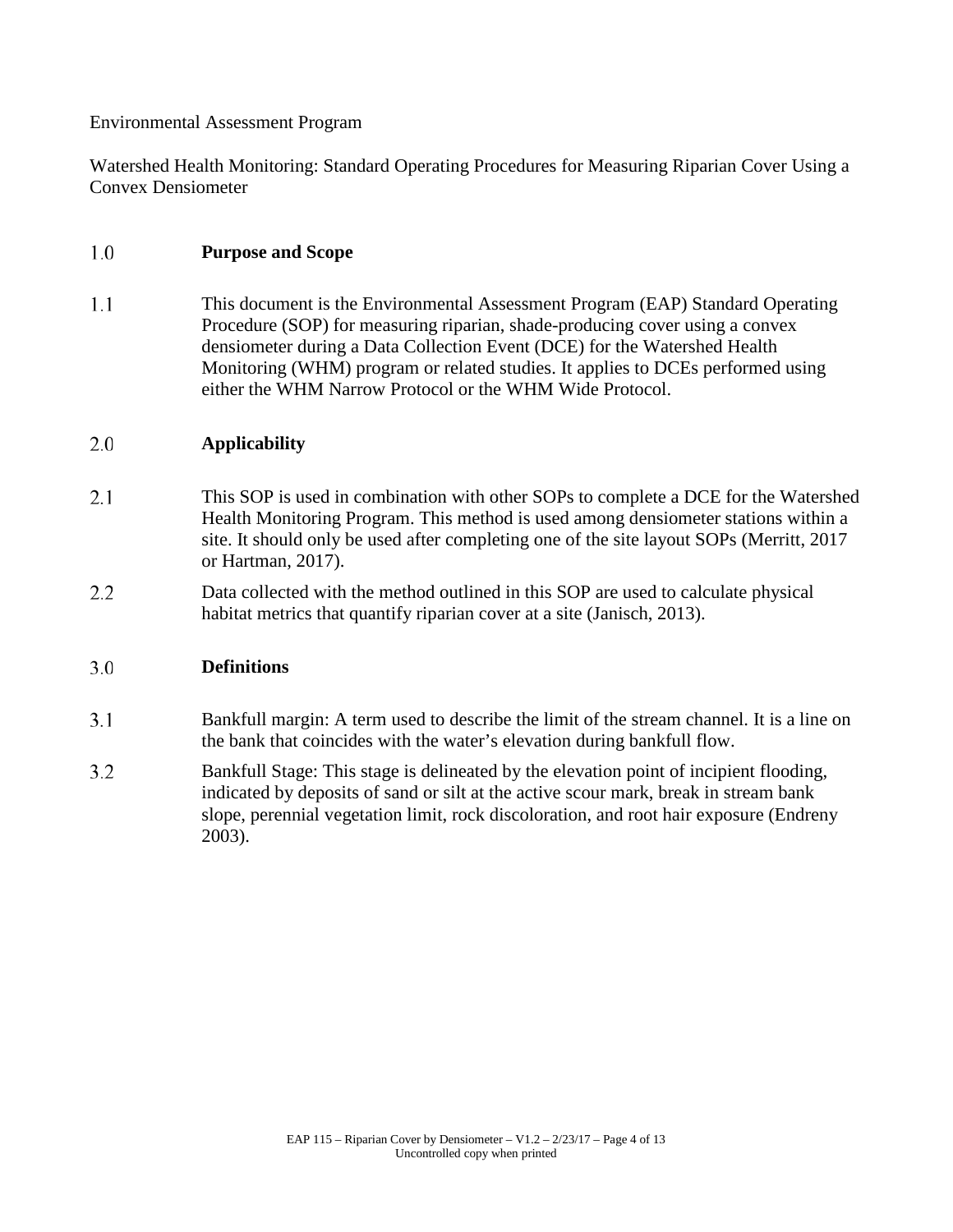

Figure 1. The taped densiometer grid, based on Strickler (1959), with 17 cross-hairs exposed.

- $3.4$ DCE: The *Data Collection Event* is the sampling event for the given protocol. Data for a DCE are indexed using a code, which includes the site ID followed by the year, month, day, and the time (military) for the start time of the sampling event. For example: WAM06600-000222-DCE-YYYY-MMDD-HH:MM. One DCE should be completed within one working day, lasting 4-6 hours, on average.
- $3.5$ Densiometer stations: These are the locations where the convex densiometer is used to measure riparian cover. There are different numbers of densiometer stations, depending upon the protocol (Narrow or Wide). All stations are within the main channel:
	- Bank stations for Narrow Protocol There are 22 per site (both bankfull margins of every major transect). Hold the densiometer level, and 30cm above water for wet stations and 30cm above ground for dry stations
	- Bank stations for Wide Protocol There are 11 per site (one bankfull margin per major transect). The bank measured at each transect is the determined by Hartman (2017: See Table 1). Hold the densiometer level, and 30cm above water for wet stations and 30cm above ground for dry stations.
	- Mid-channel stations (only for Narrow Protocol). There are 44 per site (facing left/up/right/down at halfway across the bankfull channel at each major transect). Hold the densiometer level, and 30cm above water for wet stations and 30cm above ground for dry stations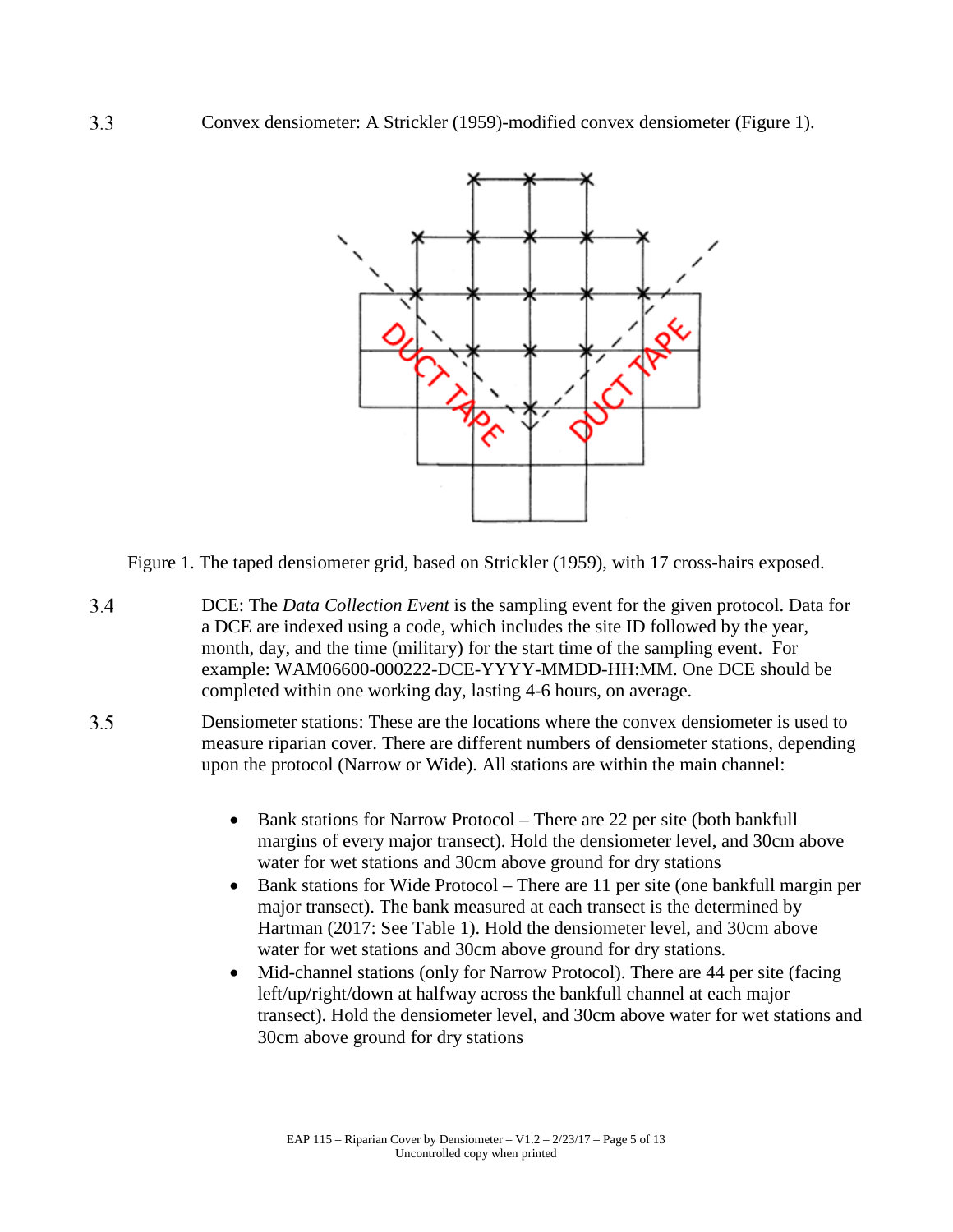| 3.6  | <b>EAP: Environmental Assessment Program</b>                                                                                                                                                                                                                                                                                                                                                                                                                                                                                                                                                                                                                                                                                      |
|------|-----------------------------------------------------------------------------------------------------------------------------------------------------------------------------------------------------------------------------------------------------------------------------------------------------------------------------------------------------------------------------------------------------------------------------------------------------------------------------------------------------------------------------------------------------------------------------------------------------------------------------------------------------------------------------------------------------------------------------------|
| 3.7  | Ecology: The Washington State Department of Ecology                                                                                                                                                                                                                                                                                                                                                                                                                                                                                                                                                                                                                                                                               |
| 3.8  | Index station: The distinct point location mapped by the site coordinates obtained from<br>the Washington Master Sample List. The index station is called "X" and is generally<br>located at major transect F; however the point may occur at any elevation in the stream<br>between transects A and K.                                                                                                                                                                                                                                                                                                                                                                                                                           |
| 3.9  | Left bank: A person facing downstream will have the left bank on their left side.                                                                                                                                                                                                                                                                                                                                                                                                                                                                                                                                                                                                                                                 |
| 3.10 | Main channel: Channels in a stream are divided by islands (dry ground that rises above<br>bankfull stage). Main channels contain the greatest proportion of flow.                                                                                                                                                                                                                                                                                                                                                                                                                                                                                                                                                                 |
| 3.11 | Major transect: One of 11 equidistant transects across the length of a site. These<br>transects run perpendicular to the thalweg and are labeled as follows: A (furthest<br>downstream), B, C, D, E, F, G, H, I, J, and K (furthest upstream).                                                                                                                                                                                                                                                                                                                                                                                                                                                                                    |
| 3.12 | Narrow Protocol: The set of Watershed Health Monitoring SOPs that describe data<br>collection at wadeable sites with an average bankfull width of less than 25m at the<br>index station.                                                                                                                                                                                                                                                                                                                                                                                                                                                                                                                                          |
| 3.13 | Protocol: A collection of SOPs used to accomplish a DCE. Watershed Health<br>Monitoring uses two protocols: the Narrow Protocol is used for sampling wadeable<br>streams that are less than 25m average bankfull width, and the Wide Protocol is used for<br>rivers or streams that are wider than 25m average bankfull width or too deep to wade.                                                                                                                                                                                                                                                                                                                                                                                |
| 3.14 | QAMP: Quality Assurance Monitoring Plan. The QAMP for WHM is Cusimano et al.,<br>(2006). An updated version is in early stages of development.                                                                                                                                                                                                                                                                                                                                                                                                                                                                                                                                                                                    |
| 3.15 | Right bank: A person facing downstream will have the right bank on their right side                                                                                                                                                                                                                                                                                                                                                                                                                                                                                                                                                                                                                                               |
| 3.16 | Site: A site is defined by the coordinates provided to a sampling crew and the<br>boundaries established by the protocol's site layout method: SOP EAP105 (Hartman,<br>2017) for the Wide Protocol, and SOP EAP106 (Merritt, 2017) for the Narrow Protocol.<br>Typically, a site is centered on the index station and equal in length to 20 times the<br>average of 5 bankfull width measurements. Sites cannot be longer than 2km nor shorter<br>than 150m. Narrow protocol sites range from 150m to 500m long. Wide Protocol sites<br>are up to 2km long, and most frequently longer than 500m. The most downstream end<br>of a site coincides with major transect A; the most upstream end coincides with major<br>transect K. |
| 3.17 | WHM: Watershed Health Monitoring. A status- and trend-monitoring program within<br>the Environmental Assessment Program at the Washington State Department of<br>Ecology.                                                                                                                                                                                                                                                                                                                                                                                                                                                                                                                                                         |
| 3.18 | Wide Protocol: The set of WHM SOPs that describes the sample and data collection at<br>non-wadeable sites or sites wider than 25m bankfull width. It is an abbreviated version<br>of the Narrow Protocol and is typically accomplished by use of rafts.                                                                                                                                                                                                                                                                                                                                                                                                                                                                           |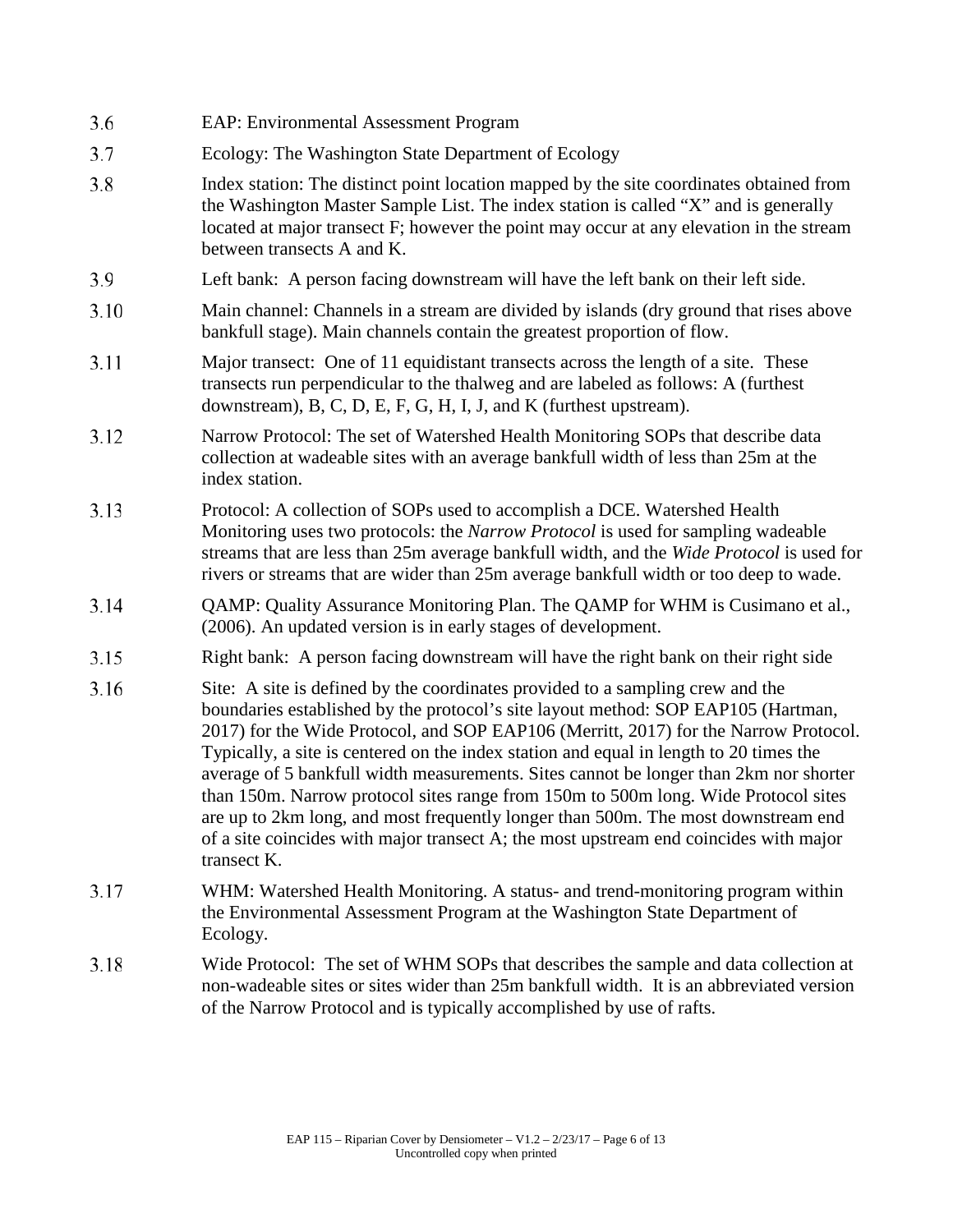| 4.0 | <b>Personnel Qualifications/Responsibilities</b>                                                                                                                                                                                                                                                                                                                                                                                                                                                           |
|-----|------------------------------------------------------------------------------------------------------------------------------------------------------------------------------------------------------------------------------------------------------------------------------------------------------------------------------------------------------------------------------------------------------------------------------------------------------------------------------------------------------------|
| 4.1 | This SOP pertains to EAP field staff performing Watershed Health Monitoring (WHM)<br>or related studies.                                                                                                                                                                                                                                                                                                                                                                                                   |
| 4.2 | All field staff must comply with the requirements of the EAP Safety Manual (Ecology,<br>2017).                                                                                                                                                                                                                                                                                                                                                                                                             |
| 4.3 | All field staff must have completed the annual WHM program field training and be<br>familiar with the set of SOPs that combine to describe a full DCE for the WHM<br>program.                                                                                                                                                                                                                                                                                                                              |
| 4.4 | All field staff must be familiar with the electronic data recording tablet and web-based<br>field forms that one uses to record and submit data for the WHM program, see SOP<br>EAP125 (Janisch, 2017).                                                                                                                                                                                                                                                                                                    |
| 4.5 | The field lead directing sample collection must be knowledgeable of all aspects of the<br>project's Quality Assurance Monitoring Plan (QAMP) to ensure that credible and<br>useable data are collected. All field staff should be briefed by the field lead or project<br>manager on the sampling goals and objectives prior to arriving to the site.                                                                                                                                                      |
| 4.6 | All field staff must comply with SOP EAP070 (Parsons et al., 2016), Minimizing the<br>Spread of Invasive Species.                                                                                                                                                                                                                                                                                                                                                                                          |
| 5.0 | <b>Equipment, Reagents, and Supplies</b>                                                                                                                                                                                                                                                                                                                                                                                                                                                                   |
| 5.1 | Field tablet (charged) loaded with electronic field forms.                                                                                                                                                                                                                                                                                                                                                                                                                                                 |
| 5.2 | Full set of paper versions of data forms, with pencil and clip board (as contingency).                                                                                                                                                                                                                                                                                                                                                                                                                     |
| 5.3 | Convex densiometer (See Figure 1).                                                                                                                                                                                                                                                                                                                                                                                                                                                                         |
|     | Note: A convex densiometer has a high-point in the middle.                                                                                                                                                                                                                                                                                                                                                                                                                                                 |
| 5.4 | Wading/rafting gear (pre-cleaned of organisms; see Parsons et al., 2016).                                                                                                                                                                                                                                                                                                                                                                                                                                  |
| 6.0 | <b>Summary of Procedure</b>                                                                                                                                                                                                                                                                                                                                                                                                                                                                                |
| 6.1 | Based on site verification and layout, SOP EAP106 (Merritt, 2017) and SOP EAP105<br>(Hartman, 2017), determine if the site qualifies for the Narrow Protocol or the Wide<br>Protocol. If using the Narrow Protocol, measure cover with the densiometer while<br>facing each bank of each major transect, plus 4 directions in mid-channel of each major<br>transect. (Figures 2 and 3). If using the Wide protocol, use the densiometer at just one<br>bank for each of the 11 major transects (Figure 4). |

*Note: This SOP was largely adapted from field methods of the Environmental Protection Agency's Environmental Monitoring and Assessment Program (see Stoddard et al., 2005).*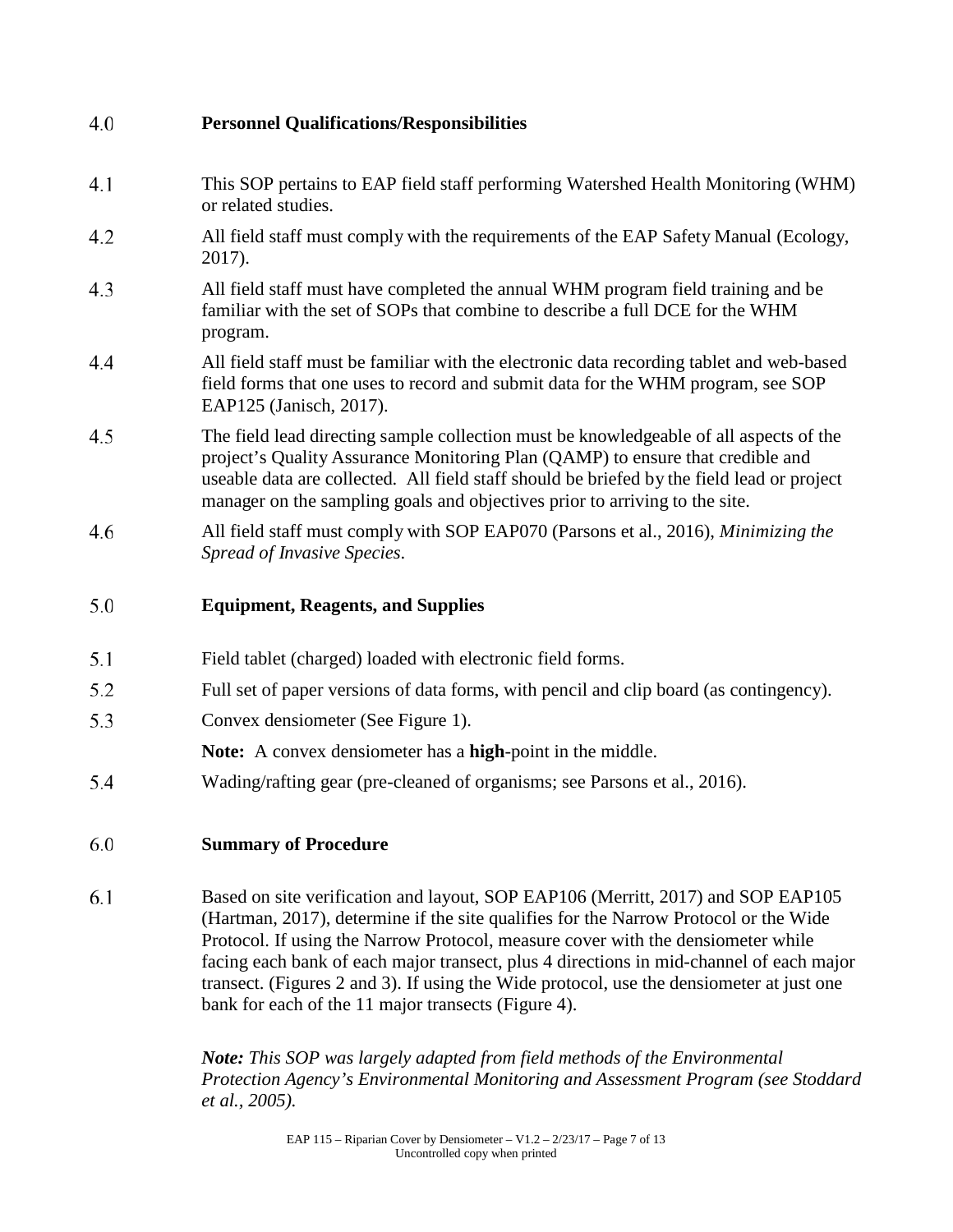*Note: A complete Narrow Protocol DCE has 66 densiometer measurements; a complete Wide Protocol DCE has 11 densiometer measurements.*



Figure 2. Densiometer stations at a major transect for the Narrow Protocol.



facing downstream facing the left bank facing the right bank facing upstream

Figure 3. Densiometer measurements at 4 mid-channel stations (Figure from CSWRCB 2010; pictured is Emily Corona). Mid-channel stations are only measured for the Narrow Protocol.



 Figure 4. Densiometer station at one bank of each major transect for the *Wide Protocol*. Bank choice is determined by Table 1 of Hartman (2017).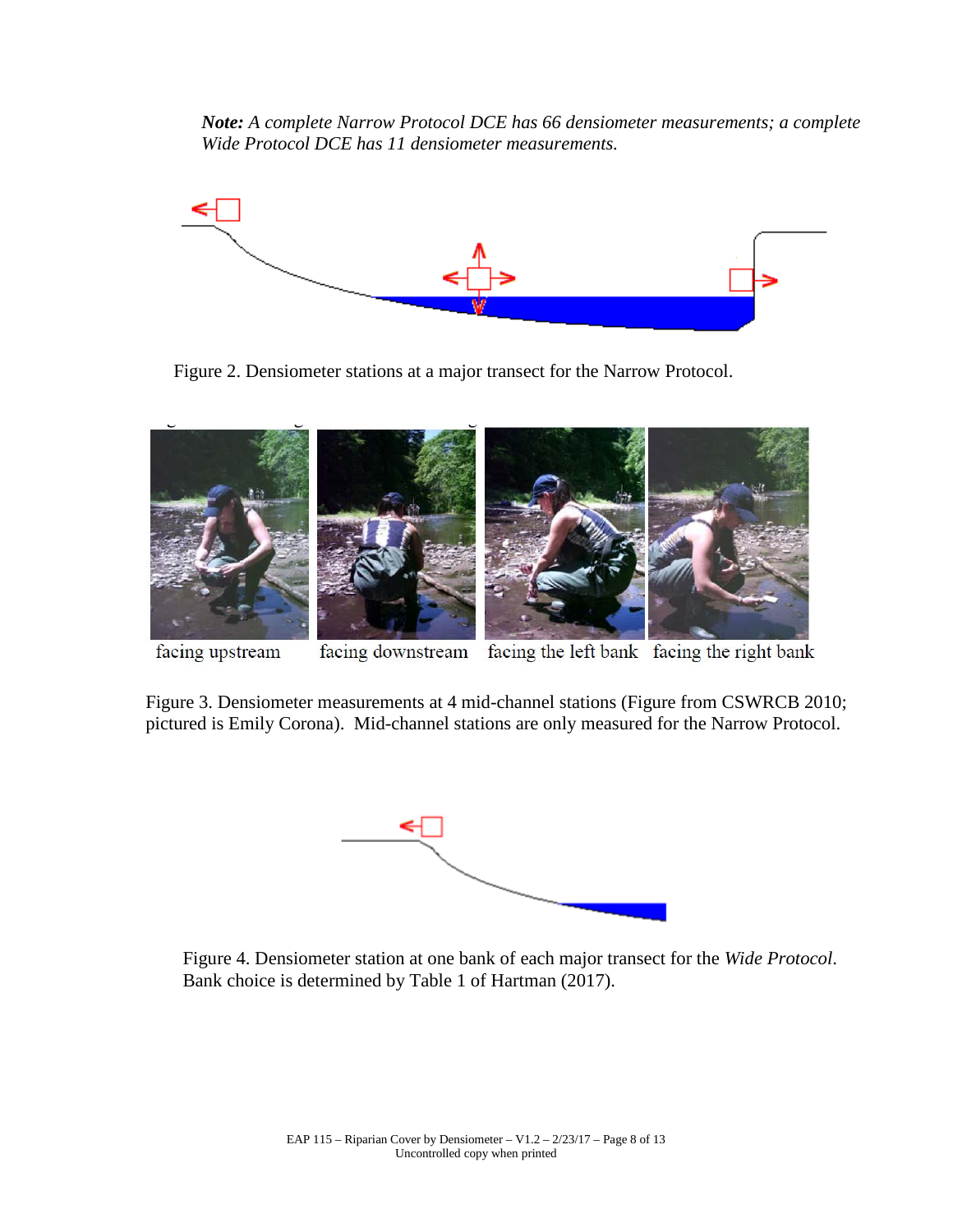- 6.2 Measuring Riparian Cover for the Narrow Protocol
- $6.2.1$ Measure and record densiometer at **22 bank stations.**
- $6.2.1.1$ Find the "Channel" tab on each "Transect" page (Figure 5) for each major transect.

| <b>Channel Dimensions</b>   |                      |                             | WAM06600-WEST01-DCE-2014-0604-11:45       | $\bigcirc$<br>Navigate<br>Save |                 |
|-----------------------------|----------------------|-----------------------------|-------------------------------------------|--------------------------------|-----------------|
| Transect A                  | Channel              | Substrate                   | <b>Fish Cover</b><br>Riparian             |                                | Human Influence |
| Wetted Width (m)<br>3.4     | Bar Width (m)<br>0.6 | Bankfull Width (m)<br>6.2   | Bearing (deg)                             |                                |                 |
| C Left Bank                 |                      |                             |                                           |                                |                 |
| <b>Bankfull Height (cm)</b> | <b>Densiometer</b>   | <b>Bank Angle</b>           | <b>Bank Cover</b><br><b>Bank Location</b> | <b>Bank Failure</b>            |                 |
| $13$                        | 16                   | $\circ$<br>$0 - 45^{\circ}$ | O<br>No<br>Run<br>Yes                     | Yes<br><b>No</b>               |                 |
| Right Bank                  |                      |                             |                                           |                                |                 |
| <b>Bankfull Height (cm)</b> | Densiometer          | <b>Bank Angle</b>           | <b>Bank Cover</b><br><b>Bank Location</b> | <b>Bank Failure</b>            |                 |
| 15                          | 15                   | $\circ$<br>81-100°          | $\circ$<br>Run<br>Yes<br><b>No</b>        | Yes<br>No                      |                 |

Figure 5: The "Channel" tab on the "Transect" page contains the densiometer data fields for bank stations (e.g., right bank data goes in red box).

6.2.1.2 At each bank station, **position the densiometer** properly:

- Place 30cm above water (if present) or ground at the bankfull margin.
- Ensure densiometer is level (see Figure 6)
- Face the bank with head reflection just below the visible cross-hairs (see Figure 6)

**Note:** *The measurement should be able to detect shade from riparian understory vegetation such as ferns and grasses*

**Note:** *Water might be present at the bankfull margin if the bank is vertical or undercut.*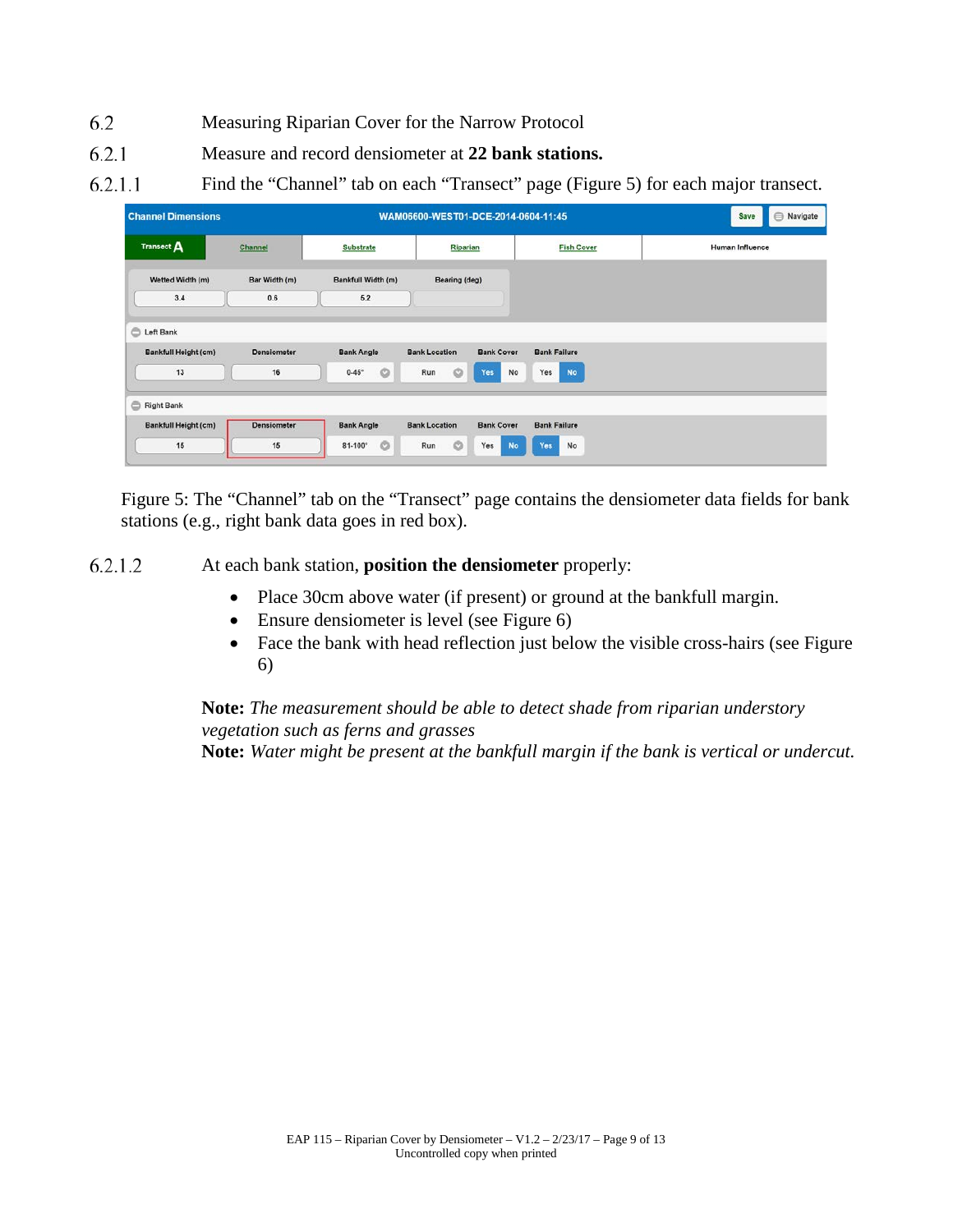

Figure 6: Position of viewer when using the densiometer (from Mulvey et al., 1992).

 $6.2.1.3$ **Observe** the number of cross-hairs where shade-producing objects are reflected. This should be the same as 17 minus the number of cross-hairs that reflect open sky. **Record** this value on the "Transect" page (Figure 5).

> *Note: Count cover from anything that provides shade. This does not have to be vegetation. Bridges, culverts, or other manufactured objects count.*

- $6.2.2$ Measure and record densiometer at **4 mid-channel stations per major transect**.
- $6.2.2.1$ Find the "Substrate" tab on each "Transect" page (Figure 7) for each major transect.
- 6.2.2.2 At each mid-channel station, **position the densiometer** properly:
	- Place 50% of distance across bankfull channel.
	- Place 30 cm above water (if present) or ground (see Figure 3).
	- Ensure densiometer is level (see Figure 6).
	- Face the direction in question (upstream, left, downstream, or right) with head reflection just below the visible cross-hairs (see Figure 6).
- 6.2.2.3 **Observe** the number of cross-hairs where shade-producing objects are reflected. This should be the same as 17 minus the number of cross-hairs that reflect open sky. **Record** this value on fields accessed through the "Substrate" tab of the "Transect" page (Figure 7).

**Note:** *Count cover as anything that provides shade. This does not have to be vegetation. Bridges, culverts, or other manufactured objects count.*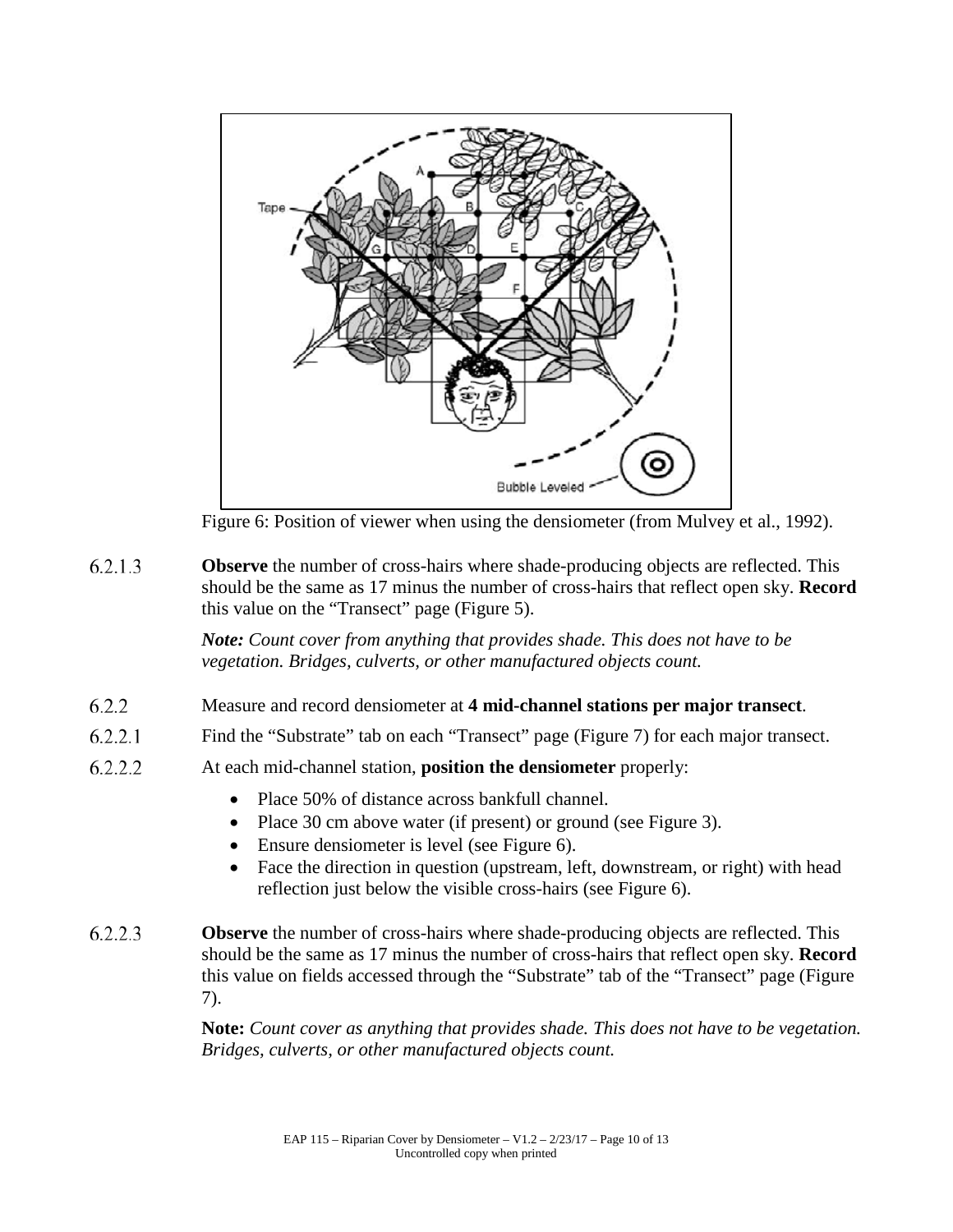|                   | <b>Channel Dimensions</b>            |                |                                     |                  | WAM06600-WEST01-DCE-2014-0604-11:45 |                                             | $\bigoplus$ Navigate<br>Save |
|-------------------|--------------------------------------|----------------|-------------------------------------|------------------|-------------------------------------|---------------------------------------------|------------------------------|
| Transect A        |                                      | Channel        |                                     | <b>Substrate</b> | Riparian                            | <b>Fish Cover</b>                           | Human Influence              |
|                   | Section Wet Depth (cm) BF Depth (cm) |                | <b>Size Class</b>                   | Embed. (%)       | <b>Note</b>                         | <b>Size Class Cheat Sheet</b>               |                              |
| <b>Left Bank</b>  |                                      | 0              | ${\sf FN}$<br>$\bullet$             | 100              |                                     |                                             |                              |
| 0.1               |                                      | 8              | ${\tt GC}$<br>$\bullet$             | $10\,$           |                                     | DensioUp:<br>15<br>DensioLeft:              |                              |
| $0.2\,$           |                                      | $15\,$         | $\mathbb{C}\mathbb{B}$<br>$\bullet$ | $10$             |                                     | $\mathbf{3}$                                |                              |
| $0.3\,$           | $\mathbf{1}$                         |                | $\bullet$<br>GF                     | $10\,$           |                                     | DensioDown:<br>$\mathbf{3}$<br>DensioRight: |                              |
| $0.4\,$           | 15                                   |                | ${\sf FN}$<br>$\bullet$             | 100              |                                     | 14                                          |                              |
| $0.5\,$           | $17\,$                               |                | $\mathsf{CB}$<br>$\bullet$          | $10\,$           |                                     |                                             |                              |
| $0.6\,$           | 17                                   |                | $\mathbb{C}\mathbb{B}$<br>$\bullet$ | $10\,$           |                                     |                                             |                              |
| 0.7               | $10$                                 |                | $\bullet$<br>SA                     | 100              |                                     |                                             |                              |
| $\mathbf{0.8}$    | $\mathbf 3$                          |                | $\bullet$<br><b>WD</b>              | 30               |                                     |                                             |                              |
| 0.9               |                                      | $\overline{7}$ | $\bullet$<br>${\bf GC}$             | $10$             |                                     |                                             |                              |
| <b>Right Bank</b> |                                      | $\pmb{0}$      | SA<br>$\bullet$                     | 100              |                                     |                                             |                              |

Figure 7. The "Substrate" tab on the "Transect" page.

- 6.3 Measuring Riparian Cover for the *Wide Protocol*
- 6.3.1 Measure and record densiometer at 11 **bank stations** assigned by site layout for the Wide Protocol (Hartman, 2017).
- $6.3.1.1$ Find the "Channel" tab on each "Transect" page (Figure 5) for each major transect.
- 6.3.1.2 At each bank station, **position the densiometer** properly:
	- Place 30 cm above water (if present) or ground at the bankfull margin.
	- Ensure densiometer is level (see Figure 6)
	- Face the bank with your head reflection just below the visible cross-hairs (see Figure 6)

### **Note:** *The measurement should be able to detect shade from riparian understory vegetation such as ferns and grasses.*

**Note:** *Water might be present at the bankfull margin if the bank is vertical or undercut.*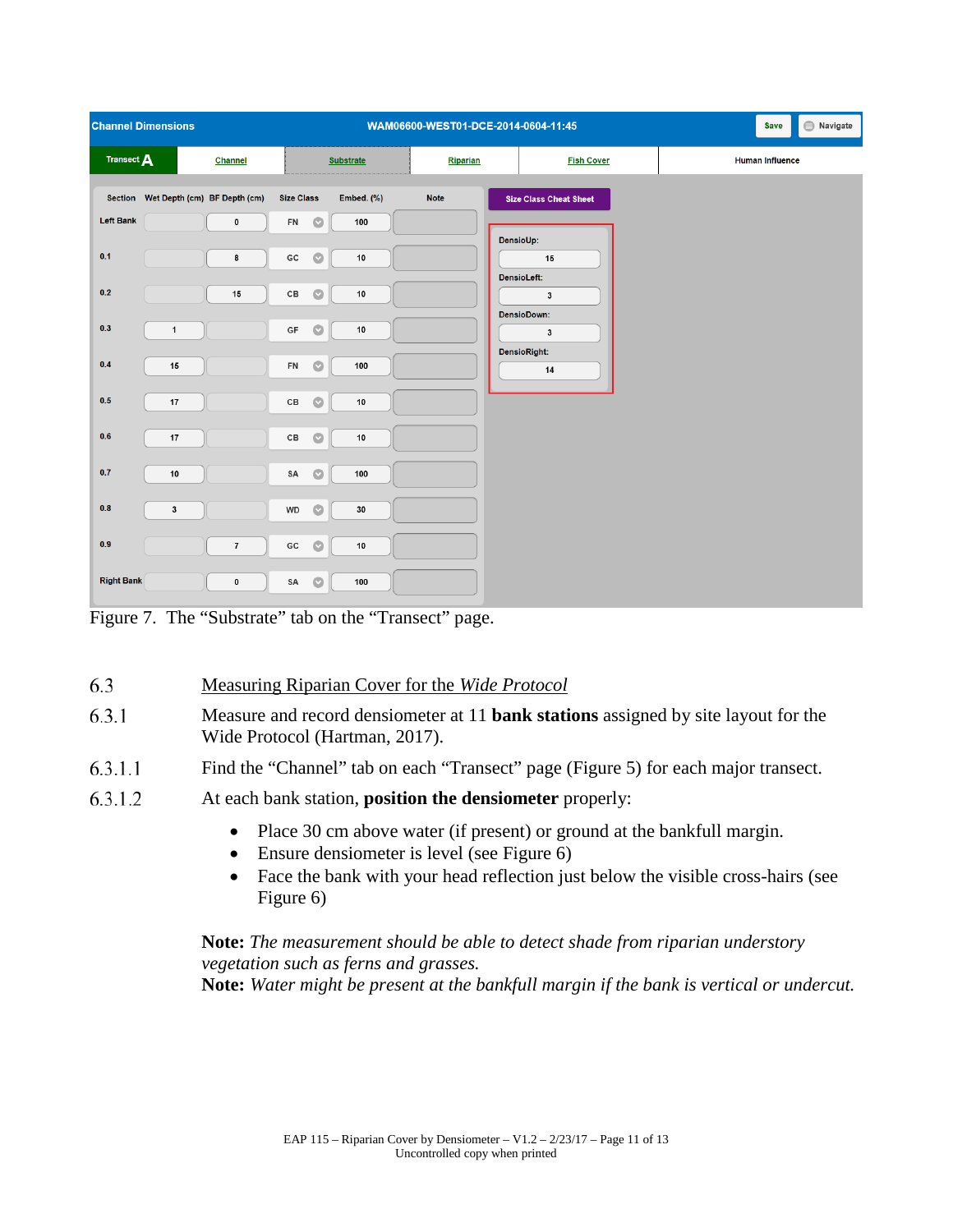| 6.3.1.3 | <b>Observe</b> the number of cross-hairs where shade-producing objects are reflected. This<br>should be the same as 17 minus the number of cross-hairs that reflect open sky. Record<br>this value on the "Transect" page (Figure 5).                         |  |  |  |  |  |
|---------|---------------------------------------------------------------------------------------------------------------------------------------------------------------------------------------------------------------------------------------------------------------|--|--|--|--|--|
|         | <b>Note:</b> Count cover from anything that provides shade. This does not have to be<br>vegetation. Bridges, culverts, or other manufactured objects count.                                                                                                   |  |  |  |  |  |
| 7.0     | <b>Records Management</b>                                                                                                                                                                                                                                     |  |  |  |  |  |
| 7.1     | Refer to SOP EAP125 Janisch (2017) which describes the process for validating,<br>loading, and committing completed electronic field forms to the database.                                                                                                   |  |  |  |  |  |
| 8.0     | <b>Quality Control and Quality Assurance Section</b>                                                                                                                                                                                                          |  |  |  |  |  |
| 8.1     | PROJECT QA/QC is discussed in the Quality Assurance Monitoring Plan (Cusimano et<br>al., 2006), which is in the process of being updated.                                                                                                                     |  |  |  |  |  |
| 8.2     | SAMPLING PRECISION: Repeat the sampling for 10% all sites per year per Status<br>and Trends Region. Timing of replicates should be several weeks or later than initial<br>samples (as far apart in time as possible but within the same index period).        |  |  |  |  |  |
| 8.3     | SAMPLING ACCURACY: Persons using this SOP must either attend the annual<br>training event (June), or be trained by someone who did.                                                                                                                           |  |  |  |  |  |
| 8.4     | REPRESENTATIVENESS: Densiometer measurements should be made on the same<br>day that all other data are collected for the DCE.                                                                                                                                 |  |  |  |  |  |
| 9.0     | <b>Safety</b>                                                                                                                                                                                                                                                 |  |  |  |  |  |
| 9.1     | All field staff must comply with the requirements of the EAP Safety Manual (Ecology,<br>2017).                                                                                                                                                                |  |  |  |  |  |
| 10.0    | <b>References</b>                                                                                                                                                                                                                                             |  |  |  |  |  |
| 10.1    | CSWRCB. 2010. The Clean Water Team Guidance Compendium for Watershed<br>Monitoring and Assessment. State Water Resources Control Board SOP-4.9.1.1 (MCC)<br>2010.<br>http://www.waterboards.ca.gov/water_issues/programs/swamp/docs/cwt/guidance/4911.<br>pdf |  |  |  |  |  |